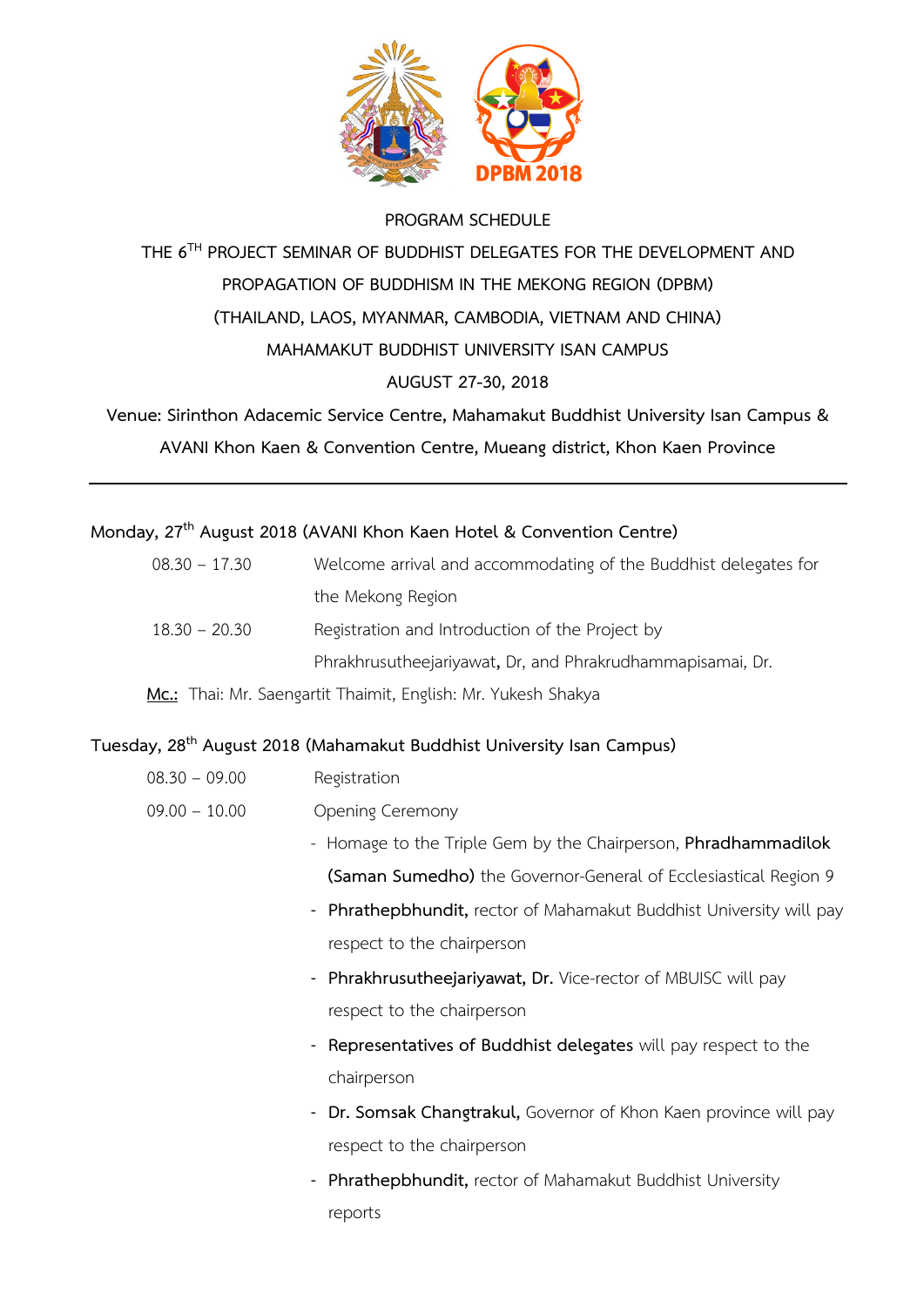|                                                                       | - Phradhammadilok opens the conference and blesses the               |  |
|-----------------------------------------------------------------------|----------------------------------------------------------------------|--|
|                                                                       | participants                                                         |  |
|                                                                       | Welcome Speech:                                                      |  |
|                                                                       | - Phrathepbhundit, rector of Mahamakut Buddhist University           |  |
|                                                                       | - Dr. Somsak Changtrakul, Governor of Khon Kaen province             |  |
| $10.00 - 11.00$                                                       | - Video Presentation "MBU and Buddhism"                              |  |
|                                                                       | - Introduction the delegates' team from 6 countries                  |  |
|                                                                       | - Taking group's pictures                                            |  |
| $11.00 - 12.30$                                                       | Lunch break                                                          |  |
| $13.00 - 14.30$                                                       | Keynote Speech on "Cognitive Transformation Therapy: A theory        |  |
|                                                                       | of Spreading Buddhism"                                               |  |
|                                                                       | By Phrasakayavongvisudhi (Ven. Dr. Anil Sakya)                       |  |
| $14.30 - 14.45$                                                       | <b>Break</b>                                                         |  |
| $14.45 - 17.30$                                                       | Delegates will travel to pay respect to forest monks at Wat Tham Pha |  |
|                                                                       | Keuang and Wat Pa Kittiyanusorn, Phuwiang district, Khon Kaen        |  |
|                                                                       | province                                                             |  |
| $17.30 - 18.30$                                                       | Drinks for Monks/Dinner for participants (Laity)                     |  |
| 18.30                                                                 | Back to the hotel                                                    |  |
| Mc.: Thai: Phrakrudhammapisamai, Dr. English : Mr. Saengartit Thaimit |                                                                      |  |
|                                                                       |                                                                      |  |

# **Wednesday, 29th August 2018 (Mahamakut Buddhist University Isan Campus)**

| $07.00 - 08.00$ | <b>Breakfast</b>                                                |
|-----------------|-----------------------------------------------------------------|
| $08.30 - 09.30$ | Keynote Speech on "Cooperation Guidelines in the management of  |
|                 | education and propagation of international Buddhism in the      |
|                 | Mekong Region" By Dr. Suchart Muangkaew                         |
| $09.30 - 11.30$ | - Group Discussion of Delegates (Sirindhorn Meeting hall)       |
|                 | Moderators: Phrarajayanakawee and                               |
|                 | Phrakruwinaithon Chaowapith Sutheero                            |
|                 | MC: Mr. Seangartit Thaimit, Mr. Yukesh Shakya                   |
|                 | - Groups for research article presentation including poster and |
|                 | academic exhibition                                             |
|                 | 1. Group of Education (Longpu Bumphen Kapako Meeting hall)      |
|                 | 2. Group of Humanities Social Science and Culture               |
|                 | (Library 1 <sup>st</sup> floor)                                 |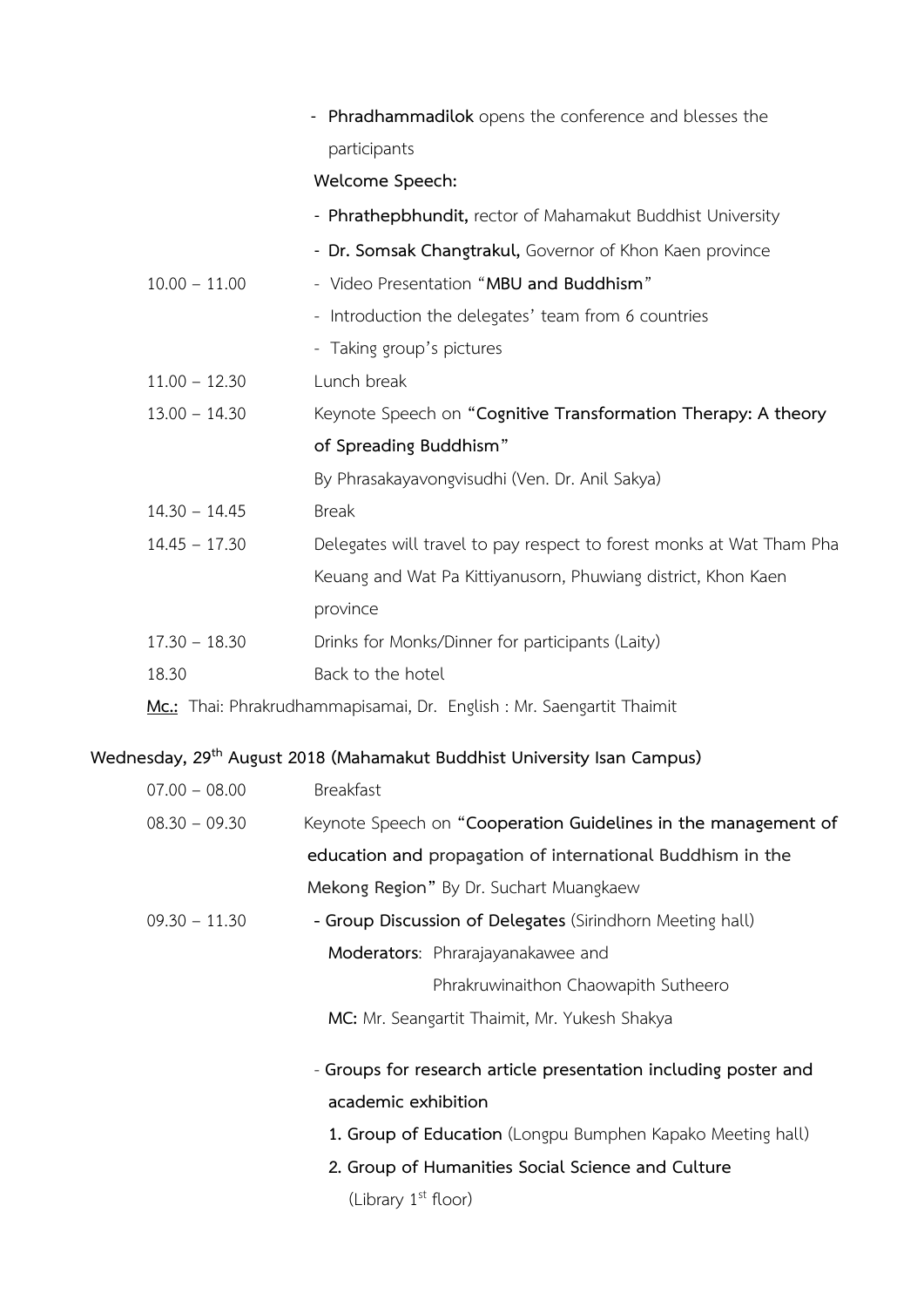### **3. Group of Buddhism and Philosophy** (Sirindhorn Meeting room, the ground floor)

**4. Buddhist Activities** (outdoor)

- 11.30 12.00 Lunch Break
- 12.00 13.30 Mekong Regional Arts and Cultural Show
- 13.30 15.00 **- Group Discussion of Delegates (Continued)**
	- **- Article Presentation (Continued)**
- 15.00 15.15 Break
- 15.15 16.30 **- Delegates present conclusions of groups**
	- **- Article Presentation (Continued)**
- 16.30 18.30 Drinks for Monks/Dinner for participants (Laity)
- 18.30 21.30 Discourse on **"Spreading through Practice : Kammatthana"**  By Ven. Phrakru Winaithon Chaowapith Sutheero abbot of Watpa Kanchanaphisek and monks from Europe, Asia, and America; Processor: Mr. Thanakorn Thanakorn Choosukserm

**Mc.:** Thai: Phrakrudhammapisamai, Dr., English : Mr. Yukesh Shakya

### **Thursday, 30th August 2018 (AVANI Hotel & Convention Centre)**

- 09.00 11.00 Closing
	- Homage to the Triple Gem by the Chairperson,

**Phratepbhundimuni,** the Ecclesiastical Khon Kaen Provincial Governor (Dhammayut)

- Special Speeches by monks from the 6 countries of the Mekong region
- **Phrakhrusutheejariyawat, Dr.** vice-rector offers offerings to participants
- **Phrakhrusutheejariyawat, Dr.** vice-rector deliver a report on the conclusion of project to the chairperson
- **Phratepbhundimuni,** the Ecclesiastical Khon Kaen Provincial Governor (Dhammayut) will deliver a farewell speech and close the seminar/pay respect to the Triple Gem

#### 11.00 – 12.00 Lunch

**Mc.**: Thai: Phrakru Dhammapissamai, Dr., English: Mr. Thanakorn Choosukserm